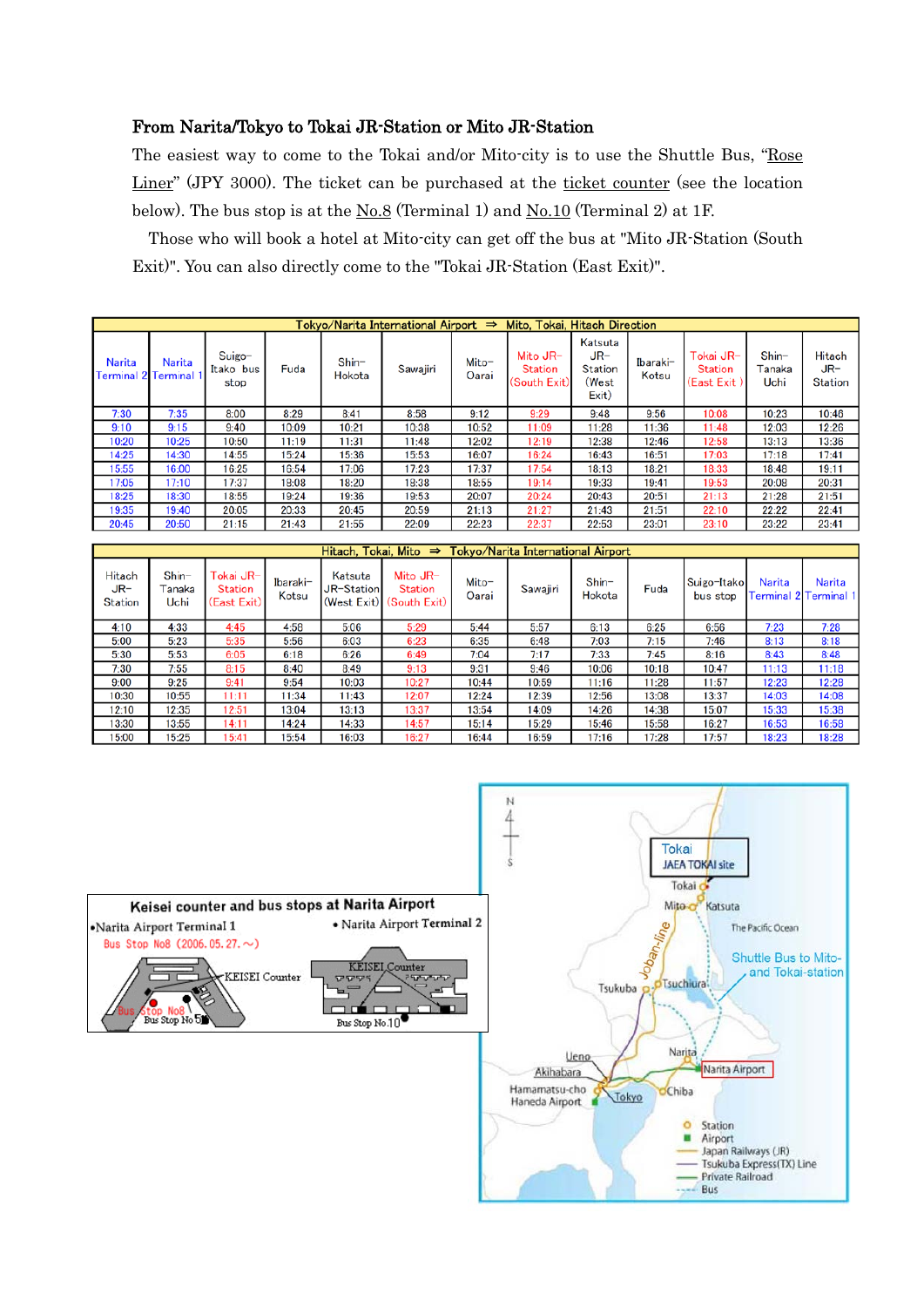#### Workshop place

The workshop will be held at the ASRC building in the Nuclear Science Research Institute at Tokai.

#### Access from Tokai-station to Nuclear Science Research Institute

Taxi is available at the East Exit of Tokai-station. It costs about JPY 1500.

#### How to access Tokai from Mito using the JR-Line

Those who will stay at Mito-city are expected to use a train (East Japan Railway company: JR-East) to come to Tokai-station. The name of the line you should take is called "Joban-line". Please take the train for Takahagi or Iwaki. The time table is as follows. Some trains terminate at Katsuta and are not shown in the table. The train departs from the platform  $\underline{No.3}$  or .4 (photo). The ticket costs JPY 230 and is purchased at the machine (photo).

| <b>From Mito-station to Tokai-station (JR-Line)</b> |           |              |           |            |  |  |  |  |
|-----------------------------------------------------|-----------|--------------|-----------|------------|--|--|--|--|
|                                                     | Departure | Arrive       | Arrival   | Arrival    |  |  |  |  |
|                                                     | Mito (水戸) | Katsuta (勝田) | Sawa (佐和) | Tokai (東海) |  |  |  |  |
| $\cdots$                                            | $\cdots$  | $\cdots$     |           | $\cdots$   |  |  |  |  |
| For Takahagi (高萩)                                   | 7:25      | 7:30         | 7:34      | 7:39       |  |  |  |  |
| For Iwaki (いわき)                                     | 7:32      | 7:45         | 7:49      | 7:54       |  |  |  |  |
| For Takahagi (高萩)                                   | 7:49      | 7:55         | 8:09      | 8:13       |  |  |  |  |
| For Iwaki (いわき)                                     | 8:18      | 8:24         | 8:29      | 8:33       |  |  |  |  |
| For Takahagi (高萩)                                   | 8:38      | 8:44         | 8:49      | 8:53       |  |  |  |  |
| For Iwaki (いわき)                                     | 9:04      | 9:14         | 9:18      | 9:22       |  |  |  |  |
| For Takahagi (高萩)                                   | 9:24      | 9:30         | 9:35      | 9:39       |  |  |  |  |
| For Iwaki (いわき)                                     | 10:03     | 10:09        | 10:17     | 10:21      |  |  |  |  |
| For Iwaki (いわき)                                     | 10:32     | 10:37        | 10:42     | 10:47      |  |  |  |  |
|                                                     | $\cdots$  |              |           |            |  |  |  |  |

| From Tokai-station to Mito-station (JR-Line) |                      |         |                        |         |  |  |  |  |  |
|----------------------------------------------|----------------------|---------|------------------------|---------|--|--|--|--|--|
|                                              | Departure            | Arrival | Arrival                | Arrival |  |  |  |  |  |
|                                              | Tokai (東海) Sawa (佐和) |         | Katsuta (勝田) Mito (水戸) |         |  |  |  |  |  |
| $\cdots$                                     | $\cdots$             |         |                        |         |  |  |  |  |  |
| For Mito (水戸)                                | 16:24                | 16:28   | 16:32                  | 16:40   |  |  |  |  |  |
| For Mito (水戸)                                | 16:58                | 17:02   | 17:07                  | 17:20   |  |  |  |  |  |
| For Mito (水戸)                                | 17:27                | 17:31   | 17:35                  | 17:42   |  |  |  |  |  |
| For Oyama (小山)                               | 17:59                | 18:03   | 18:08                  | 18:15   |  |  |  |  |  |
| For Mito (水戸)                                | 18:15                | 18:19   | 18:24                  | 18:32   |  |  |  |  |  |
| For Mito (水戸)                                | 18:46                | 18:50   | 18:55                  | 19:04   |  |  |  |  |  |
| For Tsuchiura (土浦)                           | 18:52                | 18:56   | 19:01                  | 19:07   |  |  |  |  |  |
| 1.11                                         | $\cdots$             |         |                        |         |  |  |  |  |  |